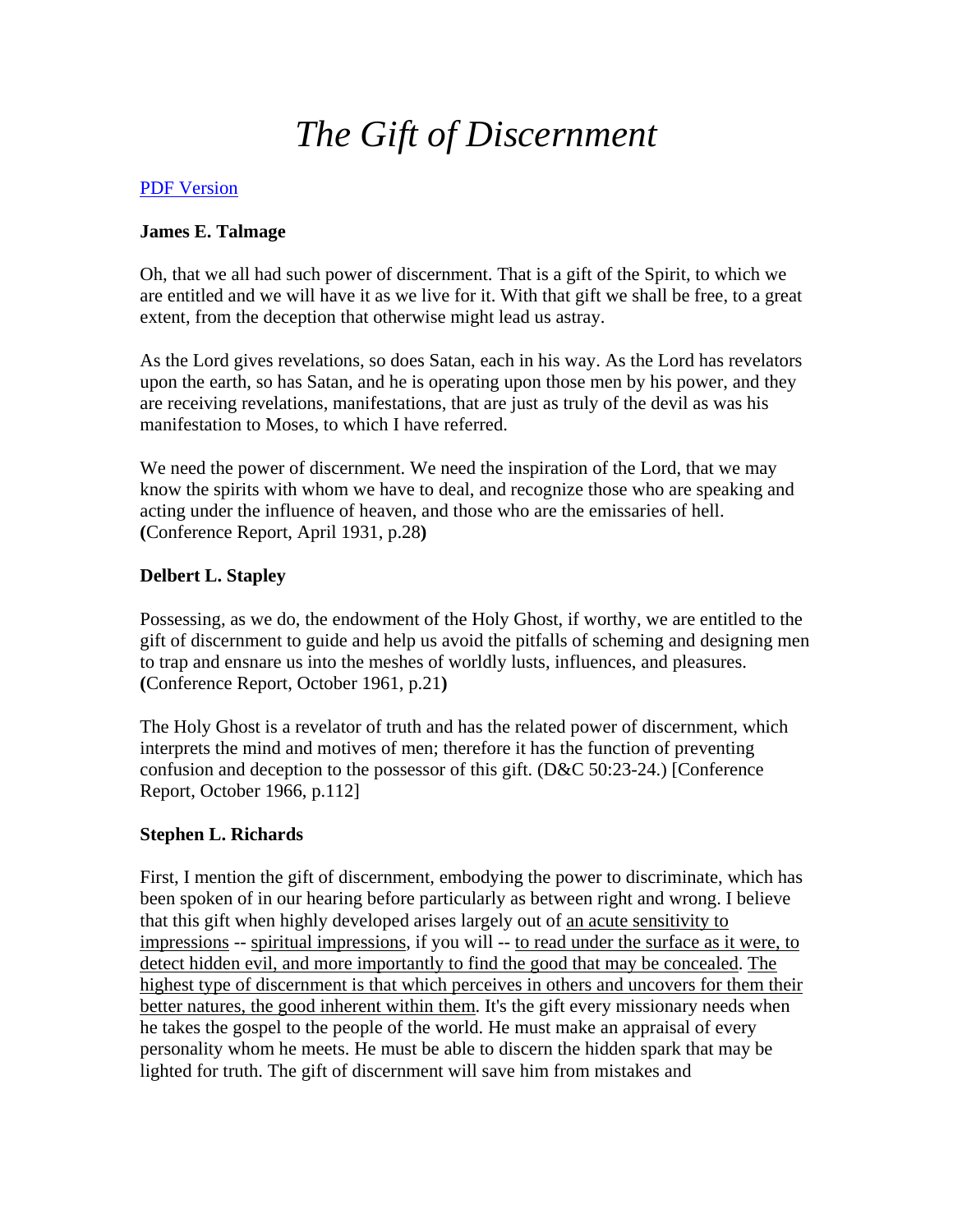embarrassment, and it will never fail to inspire confidence in the one who is rightly appraised.

The gift of discernment is essential to the leadership of the Church. I never ordain a bishop or set apart a president of a stake without invoking upon him this divine blessing, that he may read the lives and hearts of his people and call forth the best within them. The gift and power of discernment in this world of contention between the forces of good and the power of evil is essential equipment for every son and daughter of God. There could be no such mass dissensions as endanger the security of the world, if its populations possessed this great gift in larger degree. People are generally so gullible one is sometimes led to wonder whether the great Lincoln was right, after all, in the conclusion of his memorable statement, "You can't fool all the people all the time." One does feel at times, however, a sense of pity and sympathy for some of the peoples of the world whose education, information, and exposure to higher ideals and exalted concepts have been so arbitrarily and ruthlessly restricted.

There is a class of people now grown sizable in the world who should possess this great gift in large degree. They know how the gift is attained. They have been educated in its spiritual foundations. They have been blessed with the counsels which foster it. They know how to order their lives to procure it. You know who they are, my brethren and sisters. Every member in the restored Church of Christ could have this gift if he willed to do so.He could not be deceived with the sophistries of the world. He could not be led astray by pseudo-prophets and subversive cults. Even the inexperienced would recognize false teachings, in a measure at least. With this gift they would be able to detect something of the disloyal, rebellious, and sinister influences which not infrequently prompt those who seemingly take pride in the destruction of youthful faith and loyalties. Discerning parents will do well to guard their children against such influences and such personalities and teachings before irreparable damage is done. The true gift of discernment is often premonitory. A sense of danger should be heeded to be of value. We give thanks for a set of providential circumstances which avert an accident. We ought to be grateful every day of our lives for this sense which keeps alive a conscience which constantly alerts us to the dangers inherent in wrongdoers and sin. (Conference Report, April 1950, pp. 162-163)

## **George Q. Cannon**

One of the gifts of the Gospel which the Lord has promised to those who enter into covenant with Him is the gift of discerning of spirits--a gift which is not much thought of by many and probably seldom prayed for; yet it is a gift that is of exceeding value and one that should be enjoyed by every Latter-day Saint…. No Latter-day Saint should be without this gift, because there is such a variety of spirits in the world which seek to deceive and lead astray. In a revelation to the Church upon the spirits which have gone abroad in the earth the Lord says:

"Behold, verily I say unto you, that there are many spirits which are false spirits, which have gone forth in the earth, deceiving the world."[D&C 50:2]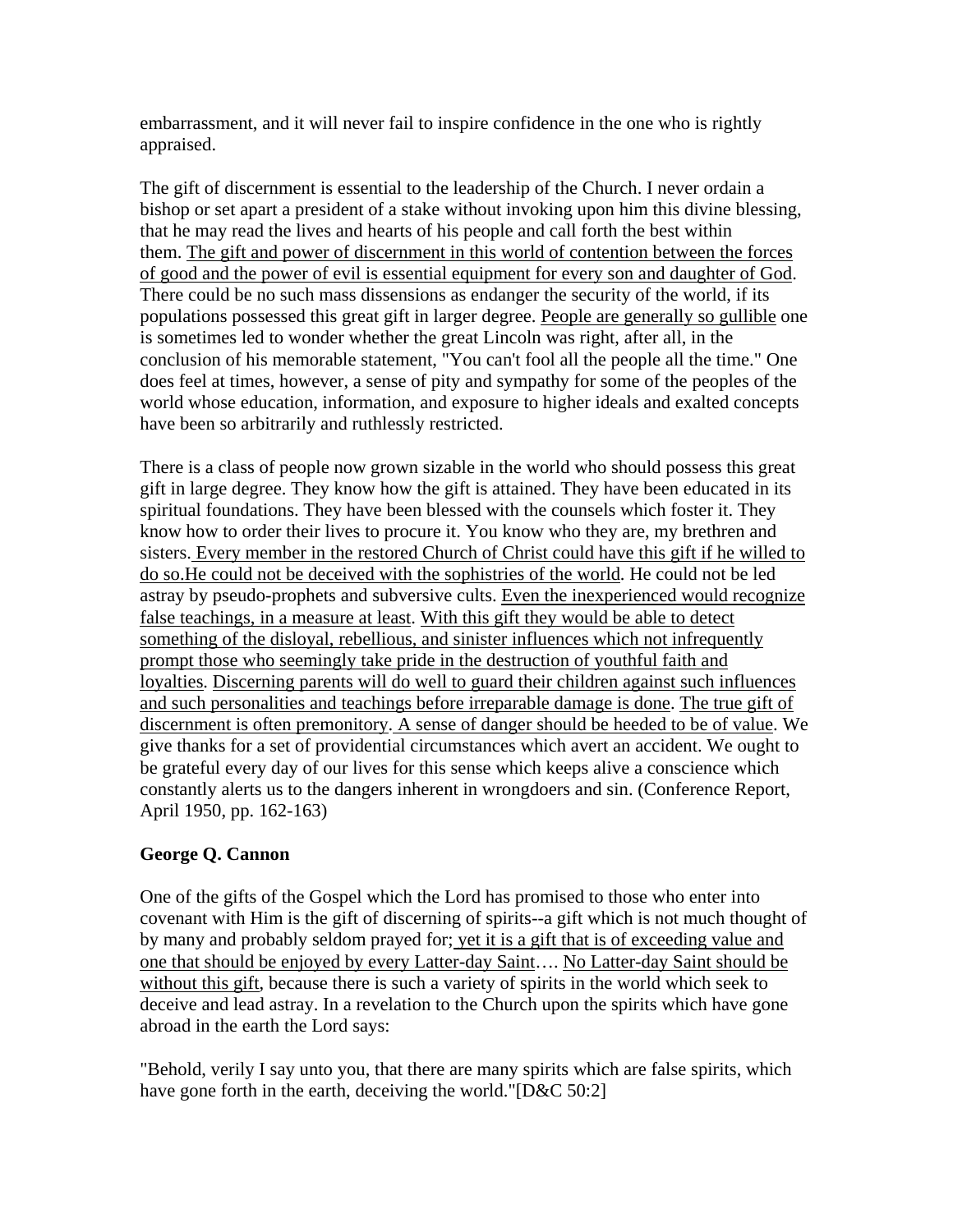The Lord warns the Saints and says: "Beware lest ye are deceived."[D&C 46:8] And that they may not be deceived, He commands them to seek earnestly the best gifts.

The Apostle John says:

"Behold, believe not every spirit, but try the spirits whether they are of God: because many false prophets are gone out into the world." [John 4:1]

This counsel of the beloved Apostle applies as much to us in these latter days as it did to the Saints of his age. All manner of spirits have gone forth to deceive, to lead astray and to obtain possession of the children of men; and many people yield to them because they are invisible and cannot, perhaps, think that they can be possessed by invisible influences. Anger, backbiting, slander, falsehood and various passions are manifested by people under the influence of false and deceptive spirits….

Now, the gift of discerning of spirits not only gives men and women who have it the power to discern the spirit with which others may be possessed or influenced, but it gives them the power to discern the spirit which influences themselves. They are able to detect a false spirit and also to know when the Spirit of God reigns within them. In private life this gift is of great importance to the Latter-day Saints. Possessing and exercising this gift they will not allow any evil influence to enter into their hearts or to prompt them in their thoughts, their words or their acts. They will repel it; and if perchance such a spirit should get possession of them, as soon as they witness its effects they will expel it or, in other words, refuse to be led or prompted by it.

The gift of discerning of spirits, also, is one that is of great importance to the Elders who are laboring in the ministry. We have known Elders become so filled with zeal and so desirous to do good, or what they supposed to be good, that they exposed themselves to the influence of the adversary. They would be filled with a species of what has been called "wildfire," and, carried away by zeal, they would go too far; they would say and do imprudent things and yet, being prompted by the purest and best motives, would feel entirely justified in their course. In the history of the Church there have been many illustrations of this. Elders can work themselves up beyond that which is proper and wise and be led to say and do many imprudent things and overstep the line of propriety. Now, the gift of discerning of spirits is necessary to keep these kind of feelings in check.

The gift of discerning spirits is not only necessary for this purpose, but it is necessary in the branches of the Church. Newly baptized members, anxious to obtain the gifts, are liable sometimes to be taken advantage of by the adversary and to imbibe or yield to a wrong spirit. A newly organized branch of the Church, where the gifts are manifested, especially the gift of tongues, has to be watched with great care. The Elders laboring in the branch or presiding in the conference must be in a position to discern between the Spirit of the Lord and other spirits that may seek to steal in....

In all the situations in life, therefore, in which Latter-day Saints can be placed there is great need for them to possess the gift of discerning of spirits. Fathers and mothers need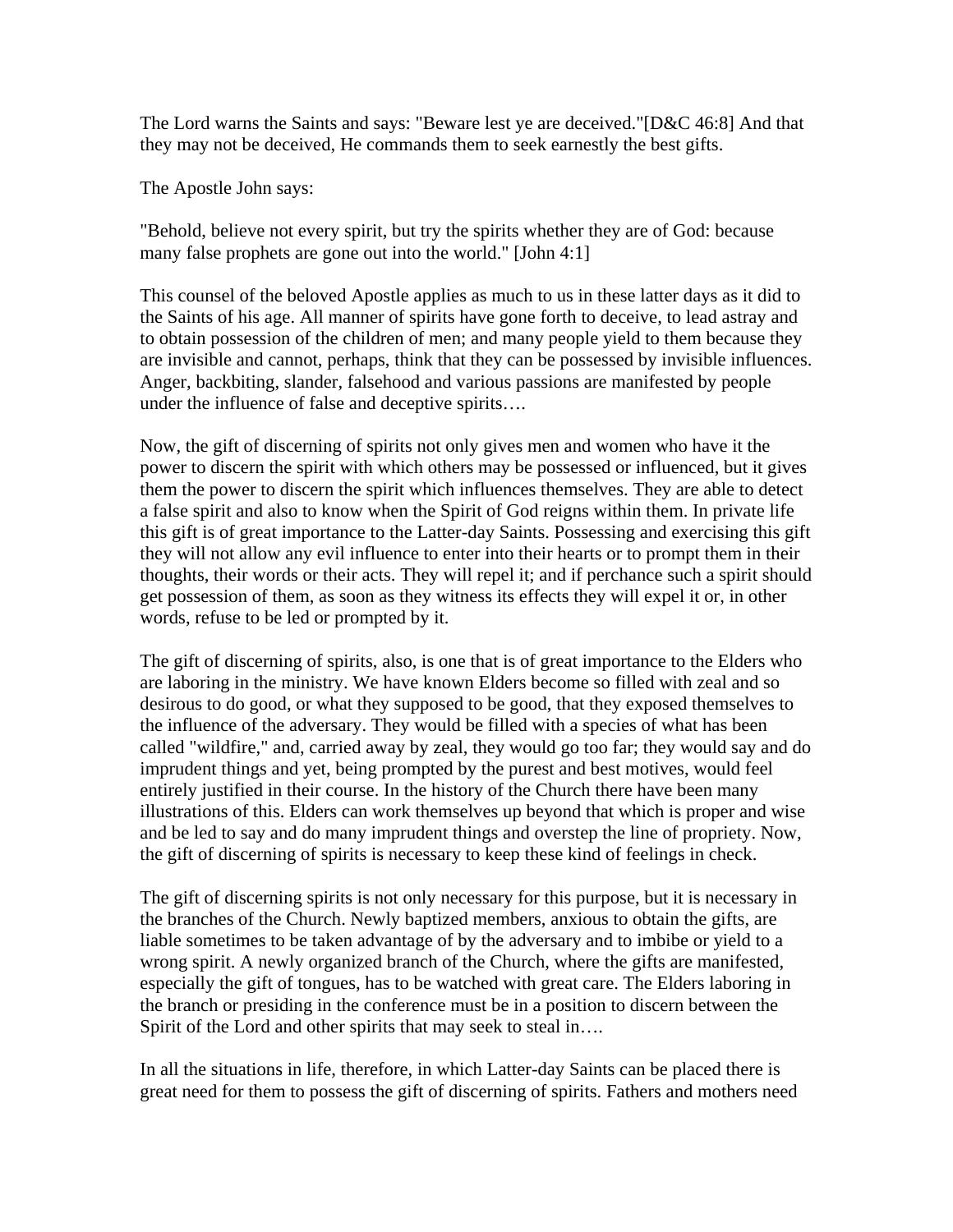it for their own benefit. They need it in their families, in the training of their children. All Saints need it to enable them to escape from the many evil influences that are abroad. The Elders need it for their own sakes; they need it also in the government of the branches, of the conferences, of the wards, of the stakes and, indeed, the entire Church. It is a great and blessed gift, and it should be sought for by all. (*Gospel Truth*, 1:198-200)

There are now many things existing, and which our people are brought into contact with, that are calculated to deceive. Especially is this the case in the early lives of both sexes, who are apt to be deceived by appearances--by judging men by their outward appearance, expressions and sometimes by their dress and demeanor. There is a gift in the Church of God which if obtained enables us to escape deception, and detect all kinds of spirits and evil. It is the gift of discernment of spirits. The Lord has promised unto us this gift, so that we shall be able through that gift to discern the spirits of men and women who may be brought in contact with us, so as not to be deceived by them. Some persons have this gift. It is natural to them while others seem to be utterly destitute of it, and therefore easily deceived, because they have no discernment. Now we can ask God for this gift and have it bestowed upon us. If we seek for it in faith it will be given us. (*Collected Discourses*, 2:249, July 5th, 1891)

## **David O. McKay**

From birth to death men differ. They vary as much as do flowers in a garden. In intellect, in temperament, in energy, and in training some rise to one level and some to another.

The successful teacher is one who, with a spirit of discernment, can detect to a degree at least, the mentality and capability of the members of his class. He should be able to read the facial expressions and be responsive to the mental and spiritual attitudes of those whom he is teaching. The great Teacher had this power of discernment in perfection as is well illustrated in his conversation with the woman of Samaria whose interests he not only interpreted, but whose soul he also read by virtue of her past deeds. Too few teachers have this gift, even to a limited degree, but every teacher has the responsibility of determining how best to approach the members of the class in order to make appeals that will be lasting. -- RSM, 21:722 (1934).

It is written that "he who governs well leads the blind, but he that teaches gives them eyes." -- CR, April 1914, p. 86. (*Gospel Ideals*, p.439)

#### **Joseph Fielding Smith**

To understand spiritual things, a man must have spiritual discernment, that is, guidance by the Holy Ghost. For this reason we are confirmed and receive the gift of the Holy Ghost.

The Lord expects us to use our faculties and has given us reason as a measuring rod to measure truth under certain conditions.Primarily in the search after gospel truth, there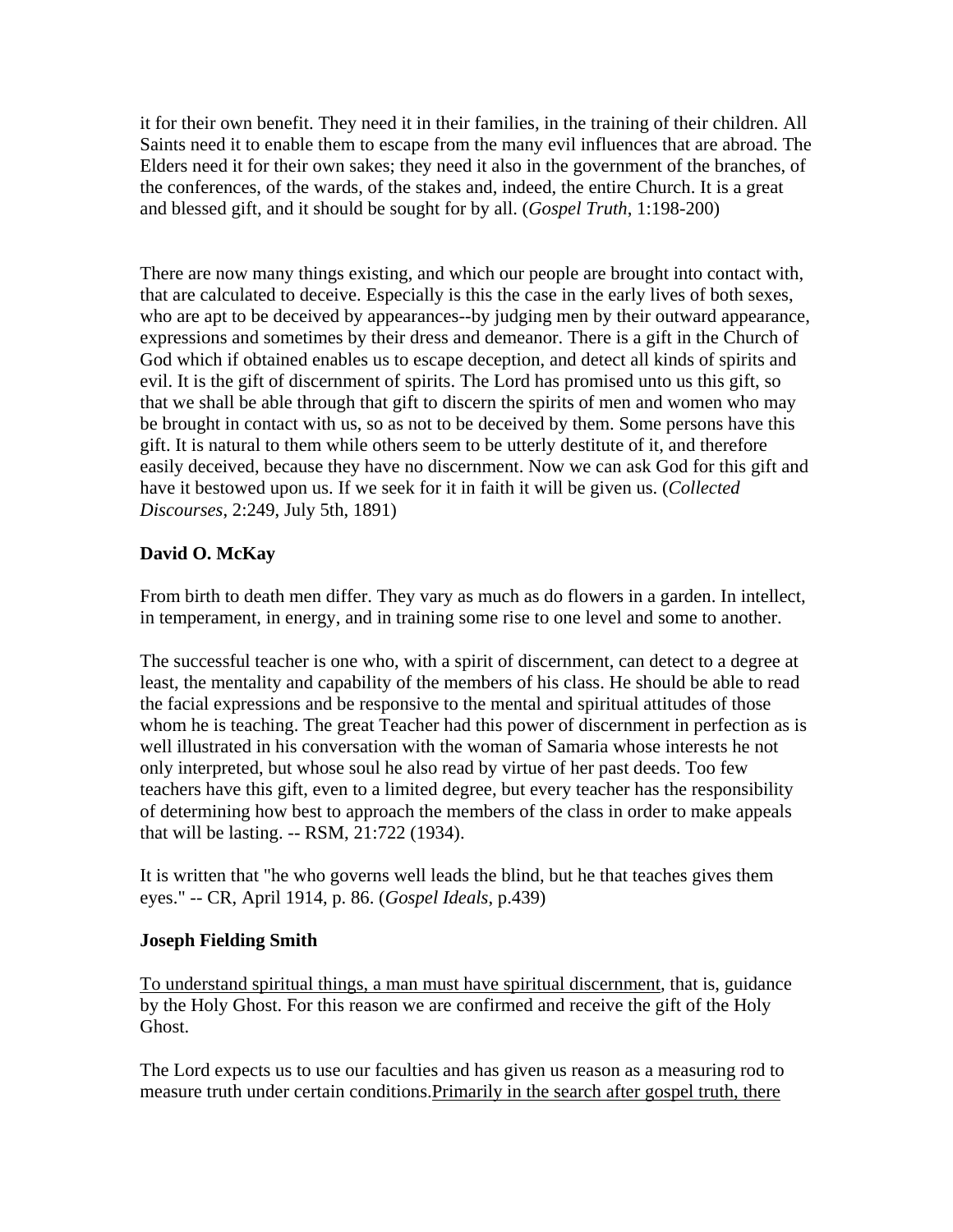must be the teaching of the Spirit -- Spirit speaking to spirit -- and this comes only through obedience to gospel law.

The man who will not "do his will" may search forever, but in vain; but cannot find it! It is not to be found in psychology, in biology, or sociology, no matter what other truth may be found therein. When we hearken to the Spirit who guides into all truth, we will see that the truth revealed is reasonable and consistent with all other truth.

Only by the aid of the Holy Ghost, and through obedience to the principles of the gospel, will a man eventually attain to the knowledge of all truth. In other words, those who will not make their lives conform in every particular to the Divine Life; who will not adjust their lives through faith and repentance and obedience to all divine law, will never be in a position to comprehend truth in its fulness. Therefore, only in the celestial kingdom will the fulness of the truth be attained.

All who will not place their lives "at-one" with the Father and the Son cannot comprehend the things of God. They are foolishness unto them. For this reason so many of the learned men in the world fail to comprehend the gospel and teach theories and philosophies at variance with revealed truth which they cannot understand. We are in that day when the people are "ever learning, and never able to come to the knowledge of the truth." (*Doctrines of Salvation*, 1:298)

## **Bruce R. McConkie**

In its most important aspect, discernment is used to distinguish between good and evil (Moro. 7:12-18), between the righteous and the wicked (D. & C. 101:95; Mal. 3:18; 3 Ne. 24:18), between the false or evil spirits and those spirits who truly manifest the things of God. (D. & C. 46:23; 1 Cor. 12:10.) In its fullest manifestation the gift of the discerning of spirits is poured out upon presiding officials in God's kingdom; they have it given to them to discern all gifts and all spirits, lest any come among the saints and practice deception. (D. & C. 46:27.)

There is no perfect operation of the power of discernment without revelation. Thereby even "the thoughts and intents of the heart" are made known.  $(D, \& C, 33:1; Heb)$ . 4:12.) Where the Saints are concerned -- since they have received the right to the constant companionship of the Holy Ghost -- the Lord expects them to discern, not only between the righteous and the wicked, but between false and true philosophies, educational theories, sciences, political concepts, and social schemes. Unfortunately, in many instances, even good men hearken to "the tradition of their fathers" (D. & C. 93:39) and rely on the learning of the world rather than the revelations of the Lord, so that they do not enjoy the full play of the spirit of discernment. (*Mormon Doctrine*, p.197)

#### **James E. Faust**

Satan has had great success with this gullible generation. As a consequence, literally hosts of people have been victimized by him and his angels. There is, however, an ample